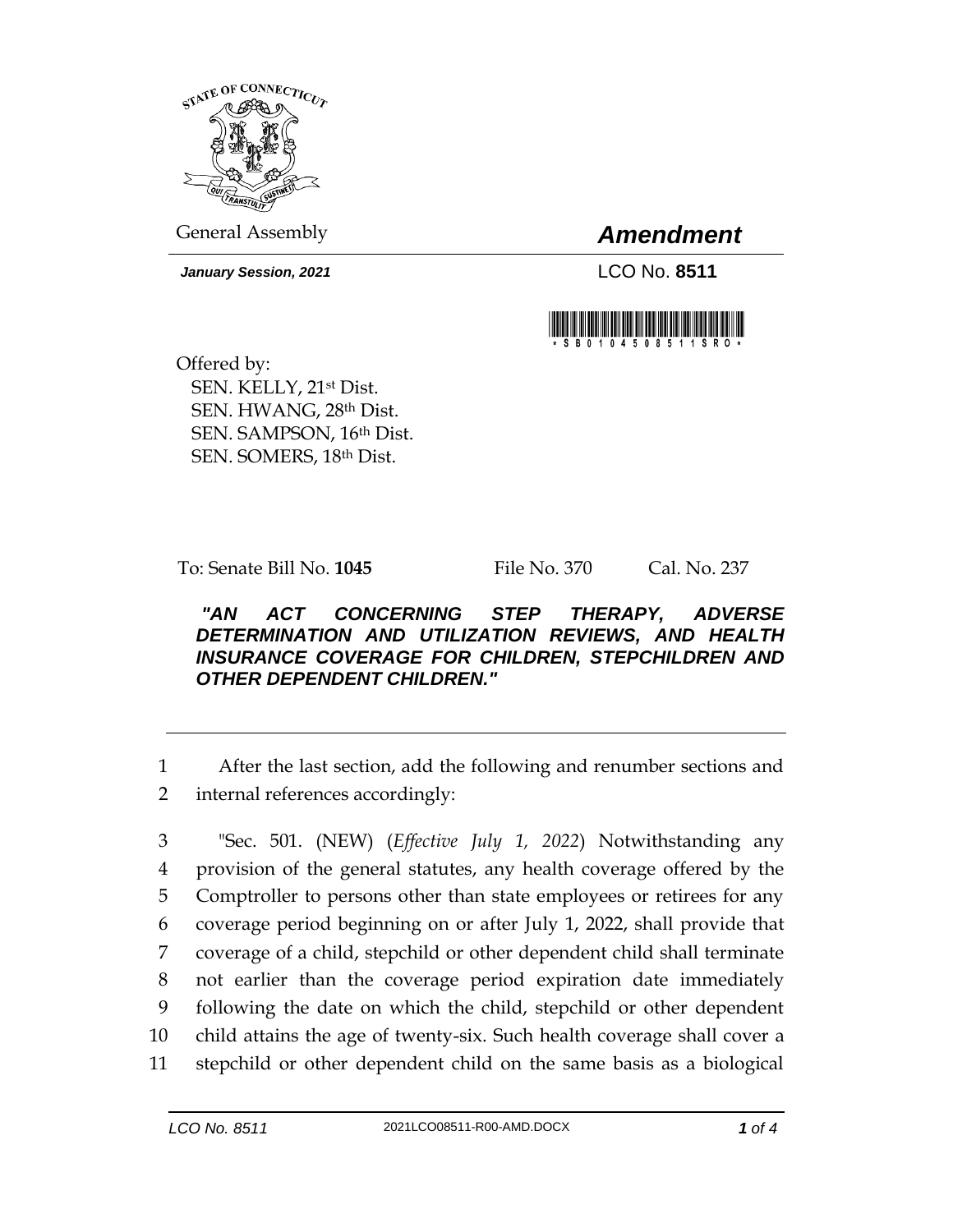child.

or

 Sec. 502. (NEW) (*Effective July 1, 2022*) (a) As used in this section: (1) "Step therapy" means a protocol or program that establishes the specific sequence in which prescription drugs for a specified medical condition are to be prescribed; and (2) "Third-party administrator" means any person who directly or indirectly underwrites, collects premiums or charges from or adjusts or settles claims on residents of this state in connection with health coverage offered by the Comptroller to persons other than state employees or retirees. (b) Notwithstanding any provision of the general statutes, no health coverage offered by the Comptroller to persons other than state employees or retirees for any coverage period beginning on or after July 1, 2022, and no third-party administrator administering such health coverage, shall: (1) Require any covered person to obtain prescription drugs from a mail order pharmacy as a condition of obtaining benefits for such drugs; (2) Require, if such health coverage or third-party administrator uses step therapy for prescription drugs, the use of step therapy for: (A) Any prescribed drug for longer than sixty days; or (B) A prescribed drug for treatment of a behavioral health condition or a chronic, disabling or life-threatening condition or disease for a covered person who has been diagnosed with such a condition or disease, provided such prescribed drug is in compliance with approved federal Food and Drug Administration indications. (3) At the expiration of the time period specified in subparagraph (A) of subdivision (2) of this subsection, a covered person's treating health care provider may deem such step therapy drug regimen clinically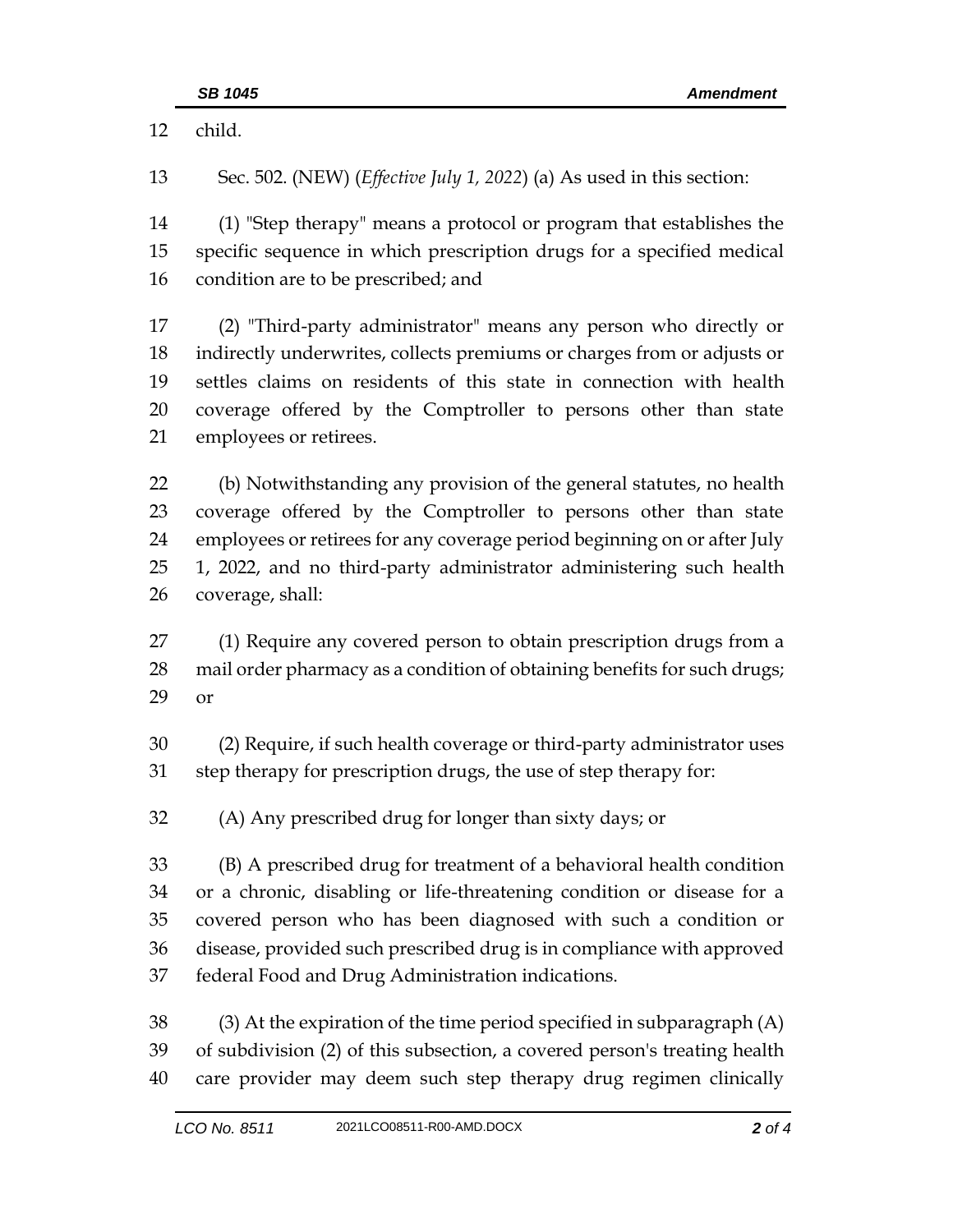ineffective for the covered person, at which time the Comptroller or third-party administrator shall authorize dispensation of and coverage for the drug prescribed by the covered person's treating health care provider, provided such drug is a covered drug under such health coverage. If such provider does not deem such step therapy drug regimen clinically ineffective or has not requested an override pursuant to subdivision (1) of subsection (c) of this section, such drug regimen may be continued.

 (c) (1) Notwithstanding the sixty-day period set forth in subdivision (2) of subsection (b) of this section, the Comptroller or third-party administrator, if the Comptroller or third-party administrator uses step therapy for such prescription drugs, shall establish and disclose to its health care providers a process by which a covered person's treating health care provider may request at any time an override of the use of any step therapy drug regimen. Any such override process shall be convenient to use by health care providers and an override request shall be expeditiously granted when a covered person's treating health care provider demonstrates that the drug regimen required under step therapy (A) has been ineffective in the past for treatment of the covered person's medical condition, (B) is expected to be ineffective based on the known relevant physical or mental characteristics of the covered person and the known characteristics of the drug regimen, (C) will cause or will likely cause an adverse reaction by or physical harm to the covered person, or (D) is not in the best interest of the covered person, based on medical necessity.

 (2) Upon the granting of an override request, the Comptroller or third-party administrator shall authorize dispensation of and coverage for the drug prescribed by the covered person's treating health care provider, provided such drug is a covered drug under such health coverage.

Sec. 503. (NEW) (*Effective July 1, 2022*) (a) As used in this section:

(1) "Health carrier" has the same meaning as provided in section 38a-